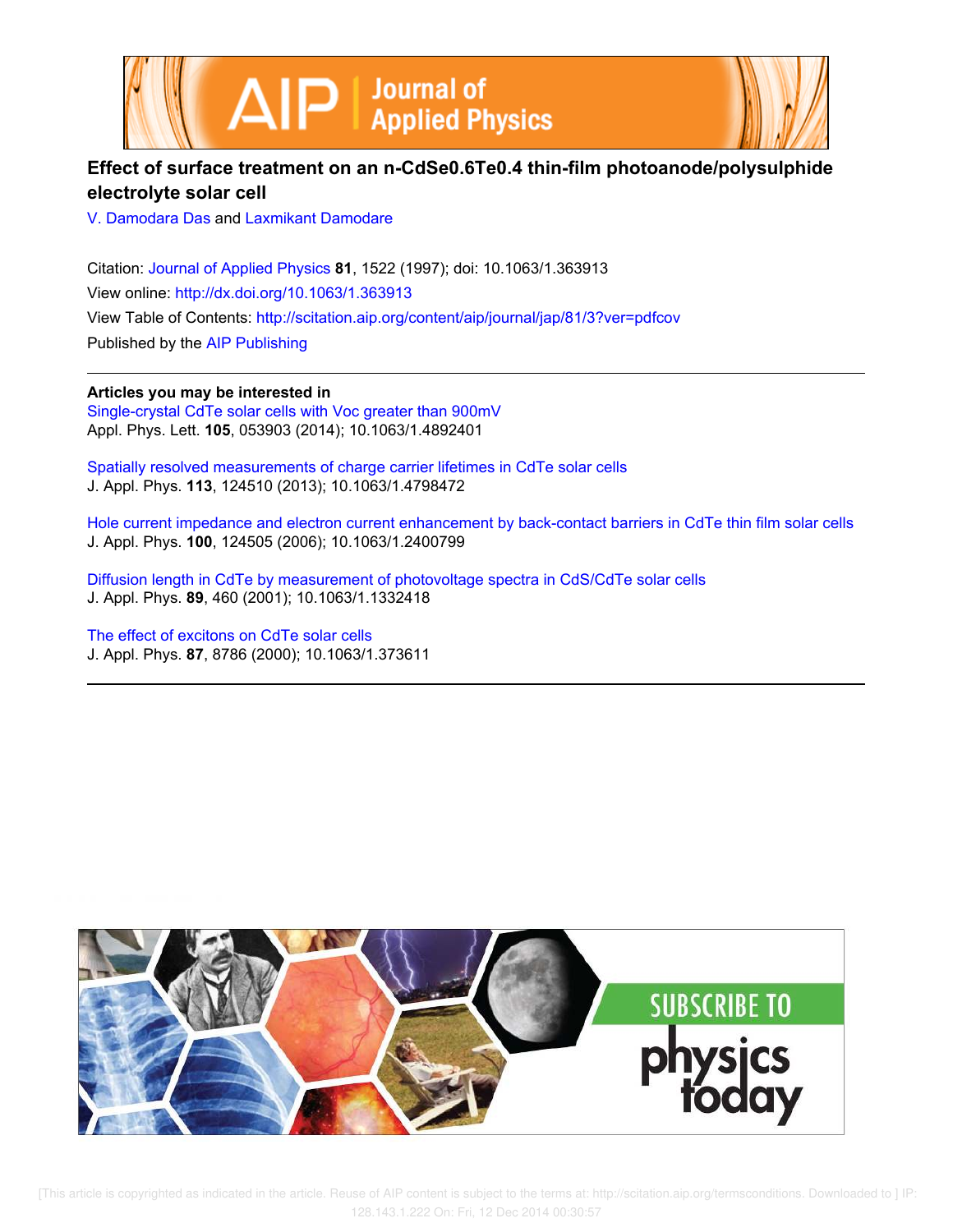# **Effect of surface treatment on an <sup>n</sup>-CdSe0.6Te0.4 thin-film photoanode/ polysulphide electrolyte solar cell**

V. Damodara Das<sup>a)</sup> and Laxmikant Damodare

*Thin Film Laboratory, Department of Physics, Indian Institute Technology, Madras, Madras 600 036, India*

(Received 20 May 1996; accepted for publication 30 September 1996)

Polycrystalline thin films of *n*-CdSe<sub>0.6</sub>Te<sub>0.4</sub> were deposited in a vacuum of  $5 \times 10^{-5}$  Torr by thermal flash evaporation with a deposition rate of  $20 \pm 1$   $\AA$ /s on indium oxide coated glass plates  $\sigma$ =1.25×10<sup>4</sup> ( $\Omega$  cm)<sup>-1</sup>] held at 200 °C. Application of surface treatment techniques such as annealing and photoelectrochemical etching on the films revealed that the films exhibit photoelectrochemical behavior with increased conversion efficiency and stability after treatment. Gärtner's model [Phys. Rev. 116, 84 (1954)] was used in the calculation of the solid state parameters of the films like the carrier concentration  $N_D$  and minority carrier diffusion length  $L_p$  for different surface treatments. Chemical etching improves the efficiency and fill factor from 1.53% and 40% to 2.72% and 50% respectively, whereas photoelectrochemical etching improves further the efficiency to 3.83% and fill factor to 59% and the stability of the photoelectrode in the polysulphide electrolyte. © 1997 American Institute of Physics. [S0021-8979(97)05001-9]

# **I. INTRODUCTION**

For a photoelectrochemical solar cell, the prime requirement for good solar energy conversion is that the photocathode/photoanode should have a band gap close to the maximum in the visible spectrum to utilize the solar spectrum efficiently; second the semiconductor electrodes must be stable against photocathodic/photoanodic reactions.<sup>1,2</sup> Presently, one of the best materials where tailoring of band gap is possible is from the group of  $Cd$ -chalcogenides,<sup>3,4</sup> viz., *n*-CdSe<sub>0.6</sub>Te<sub>0.4</sub> which has a band gap very close to the maximum in the visible spectrum,  $\approx$  1.45 eV. However, very low effciency of the photoelectrochemical cells can be attributed to the loss of photogenerated carriers due to the recombination at the grain boundaries in polycrystalline thin films. In order to optimize the performance of the photoelectrochemical cell, we have carried out investigations on the influence in solar energy conversion of etching, photoelectrochemical etching, and annealing on the performance of an  $n$ -CdSe<sub>0.6</sub>Te<sub>0.4</sub> thin-film photoelectrode.

#### **II. EXPERIMENTAL DETAILS**

# **A. Preparation of <sup>n</sup>-CdSe0.6Te0.4 alloy**

Measured quantities of high purity (99.999%) constituent elements, viz., Cd, Se, and Te (obtained from Nuclear Fuel Complex, Department of Atomic Energy, Government of India, Hyderabad, India) were taken in a precleaned quartz ampoule of 15 mm diameter and 150 mm length and evacuated to  $5\times10^{-5}$  Torr and then vacuum sealed. The ampoule was initially kept at 220 °C for about 10 h and then heated slowly to the melting point of the alloy. By means of a digitally controlled temperature controller attached to the furnace, the temperature of the ampoule was kept stable at 950 °C for about 1 day. The resulting alloy was annealed in vacuum at 950 °C for 1 h and then subjected to controlled cooling at the rate of 25 °C/h to room temperature. The bulk alloy thus prepared by the above technique was finely powdered using an agate mortar and pestle.

## **B. Thermal flash evaporation of <sup>n</sup>-CdSe0.6Te0.4 alloy**

*n*-CdSe<sub>0.6</sub>Te<sub>0.4</sub> alloy thin films of thickness  $\approx$ 4000 Å were deposited by thermal flash evaporation of finely powdered *n*-CdSe<sub>0.6</sub>Te<sub>0.4</sub> alloy in a vacuum of  $5 \times 10^{-5}$  Torr on indium oxide thin film precoated glass substrates held at 200 °C. The method of preparation of indium oxide thin films is reported elsewhere by the authors.<sup>5</sup> Annealing of the as-grown films was carried out at a constant temperature of  $300\pm5$  °C in air for 1 h and utmost care was taken not to exceed the temperature of the thin films to such an extent that the distortion of the flatness of the glass plates took place due to the proximity of the glass melting point. Optical absorption studies were performed on  $n\text{-CdSe}_{0.6}\text{Te}_{0.4}$  thin films grown on bare glass plates by means of a Hitachi recording spectrophotometer  $(Model U3400)$  in the UV– visible–near infrared (UV-VIS-NIR) range. The contribution of the bare glass plate to the optical absorption (even though small) was subtracted from the total optical absorption of the thin film and glass plate combination to get the net optical absorption in calculating the values of the optical-absorption coefficient for each wavelength. X-ray diffraction  $(XRD)$ patterns were recorded with the help of a Philips x-ray machine using Cu  $K\alpha$  x-ray radiation.

## **C. Fabrication of photoelectrochemical solar cell**

Photoelectrochemical solar cell was fabricated using the as-grown  $n\text{-CdSe}_{0.6}Te_{0.4}$  thin film as the photoanode. A three-electrode configuration, comprising  $n\text{-CdSe}_{0.6}\text{Te}_{0.4}$ thin-film photoanode, graphite as a counter electrode, and a saturated calomel electrode (SCE) as a reference electrode, was used for measurements in the dark. Redox electrolyte used was aqueous 1 M  $Na<sub>2</sub>S+1$  M NaOH+1 M S. All the reagents and chemicals used were of analytical reagent (AR) a)Electronic mail: vddas@acer.iitm.ernet.in **and a series area exposed to light was** a series of the photoanode area exposed to light was

1522 J. Appl. Phys. **81** (3), 1 February 1997 0021-8979/97/81(3)/1522/9/\$10.00 © 1997 American Institute of Physics

[This article is copyrighted as indicated in the article. Reuse of AIP content is subject to the terms at: http://scitation.aip.org/termsconditions. Downloaded to ] IP: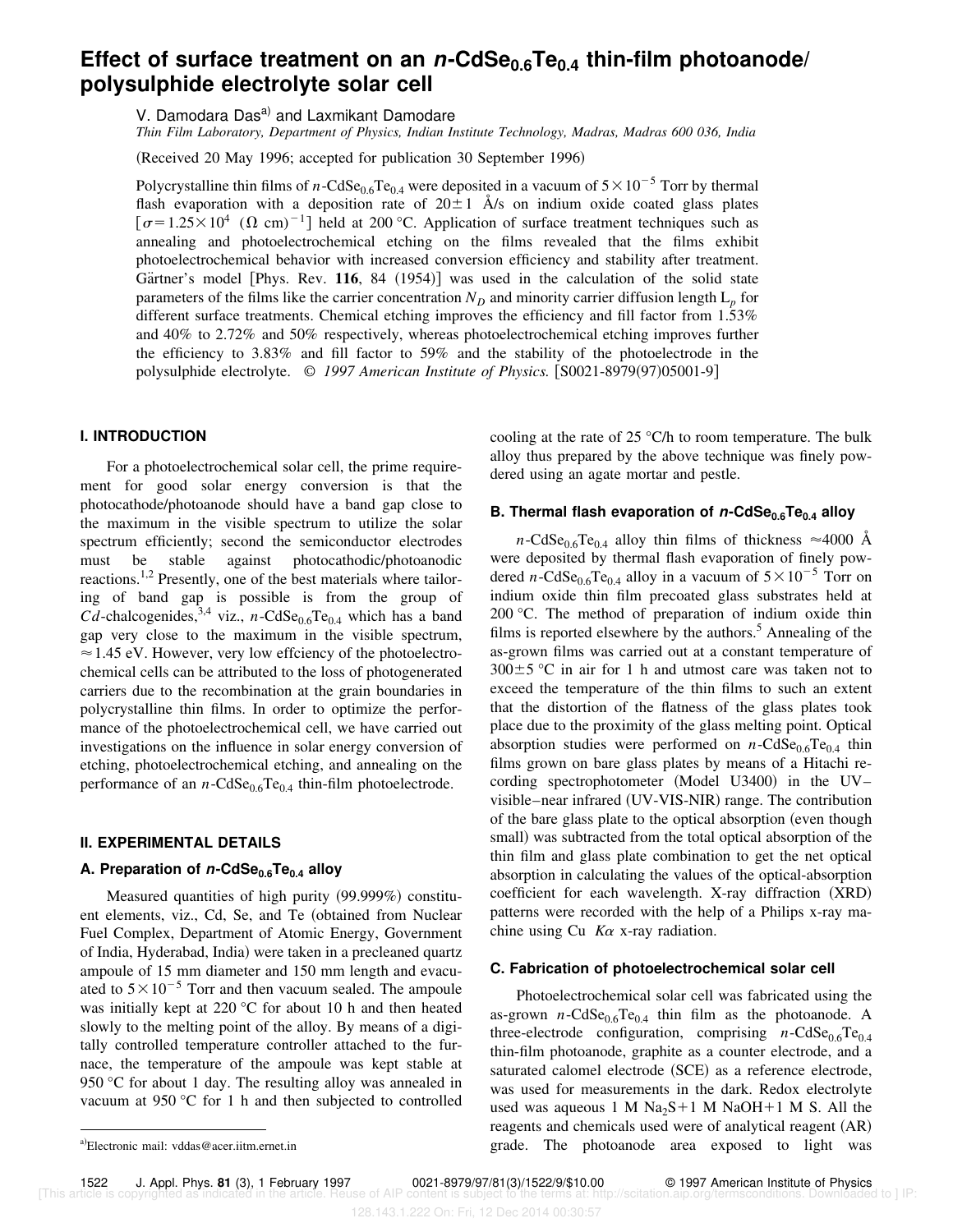

FIG. 1. An x-ray diffractogram of a typical  $n\text{-CdSe}_{0.6}\text{Te}_{0.4}$  thin film.

 $(2.75 \times 1.75) \approx 4.1$  cm<sup>2</sup>. A photoelectrochemical solar cell was achieved by dipping the film in the above redox electrolyte in an airtight setup to avoid interaction of oxygen with the redox electrolyte. The area of the semiconducting thin film other than that in contact with the electrolyte was covered by epoxy resin (Araldite, made in India) to annull any contribution due to the contact of the base contact oxide material with the electrolyte and its interference in the measured value of the net photocurrent density.

For measurements of power output characteristics, a two-electrode configuration consisting of the thin-film photoanode and graphite as the counter electrode was used. All current and voltage measurements were made by using Keithley (Cleveland, OH) (model 175) Digital automultimeters. Measurements for the power output characteristics, Mott–Shottky  $(C-V)$  plots, and current–voltage plots were not made by the conventional continuous sweep method but were made at fixed intervals after waiting long enough for the system to equlibriate at that setting (both in the dark as well as under illumination). While the measurements were in progress, no stirring of the electrolyte was done. However, the electrolyte was purged with AR grade argon gas before the commencement of measurements to remove the embedded oxygen in the electrolyte during its preparation. No purging with argon gas was done once the experiments commenced. Capacitance–voltage measurements were carried out in the dark at a frequency of 1 kHz. The amplitude of the sinusoidal ac signal was kept constant at a 10 mV peak-topeak value and *C*–*V* data were collected and Mott–Schottky plots were drawn for the  $n\text{-CdSe}_{0.6}\text{Te}_{0.4}$  thin-film/ polysulphide junction. In all cases, large area ohmic contacts of high-purity indium  $(99.999\%$  purity) were made to the base substrate indium oxide thin film by vacuum deposition to minimize the series resistance of the solar cell and they were covered by the epoxy resin to avoid any photoeffects on illumination at the contacts.

Etching of thin films was carried out in the dark for 10 s in a solution of 3 ml HCl+1 ml  $HNO<sub>3</sub>+25$  ml H<sub>2</sub>O. Films were thoroughly washed in flowing de-ionized ( $\rho \approx 15$ )  $M \Omega$  cm) doubly distilled water before subjection to photoelectrochemical measurements. Photoelectrochemical etching was done in a freshly prepared solution of the same composition as mentioned above but by illuminating the photoelectrode thin film by white light illumination of intensity  $100 \text{ mW/cm}^2$  using a tungsten filament-halogen lamp of rating 250 V/500 W without any bias from external battery power source for 10 s by shorting the photoelectrode and the counter electrode (graphite). Mott-Schottky plots were drawn by collecting  $C-V$  data (using a RADART *LCR* bridge) at a frequency of 1 kHz. Surface analysis was done using a JEOL JXA-840 scanning electron microscope (SEM) used for surface morphology studies with working voltage of 20 kV and a constant probe current of  $3 \times 10^{-10}$  A. Prior to SEM analysis all the specimens were sputter-coated with a 70 Å thin film of gold to enhance their electrical conductivity.

#### **III. RESULTS AND DISCUSSION**

## **A. X-ray diffraction studies**

As-grown films were characterized by XRD using Cu  $K\alpha$  radiation with a Ni filter. The XRD pattern obtained  $(Fig. 1)$  for the film grown on bare microslide glass plates was studied in the  $2\theta$  range  $5^{\circ}$ –60°. The XRD pattern showed that the films were microcrystalline (polycrystalline). From the *d* values obtained (Table I) it was concluded that

128.143.1.222 On: Fri, 12 Dec 2014 00:30:57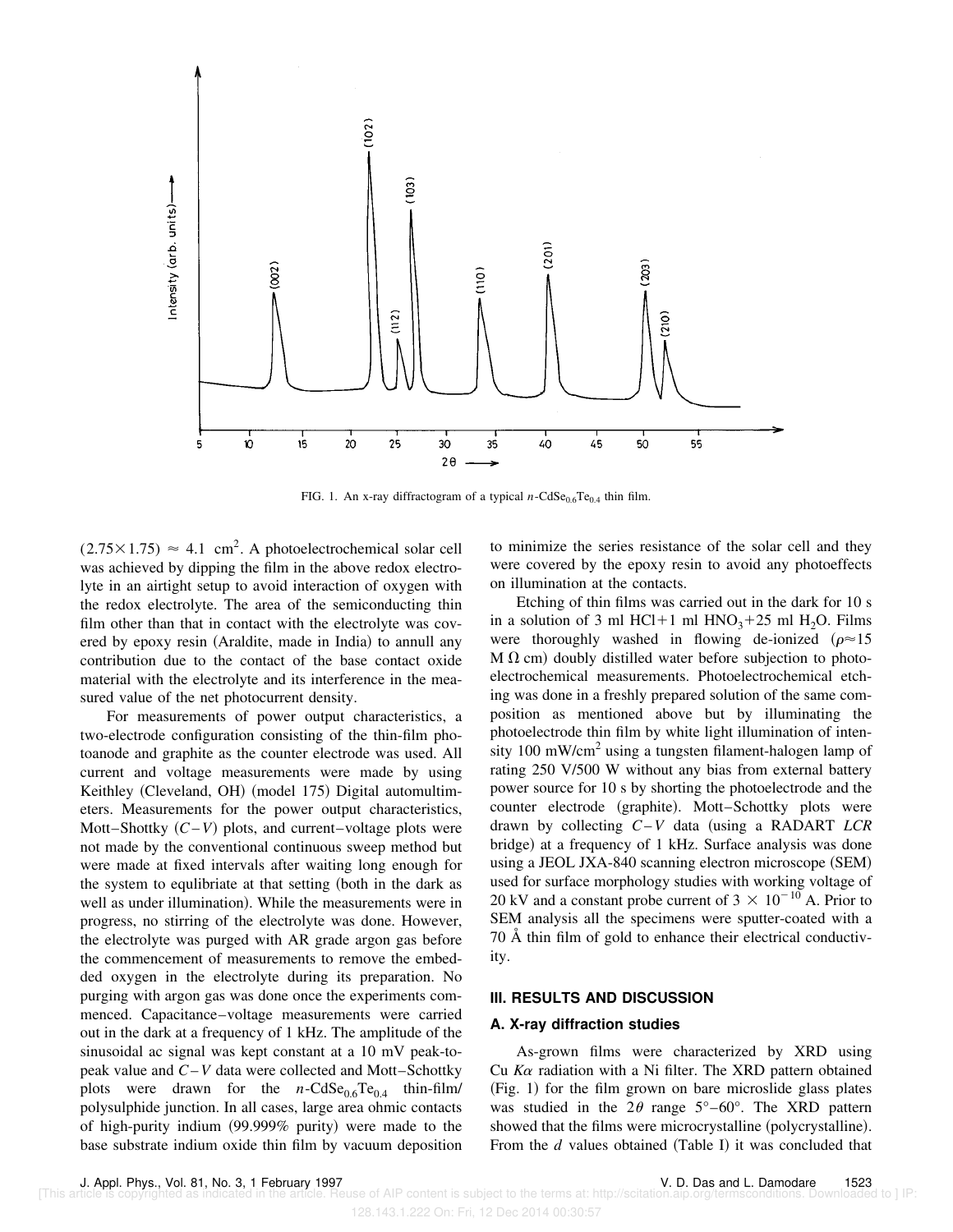TABLE I. Comparison of observed *d* values from x-ray-diffraction pattern with the values from literature for a typical  $n\text{-CdSe}_{0.6}\text{Te}_{0.4}$  film.

| Serial<br>number | $d^{\rm a}$<br>$\rm (\AA)$ | $d^{\rm b}$<br>(A) | $h \, k \, l$ |
|------------------|----------------------------|--------------------|---------------|
|                  | 1.758                      | 1.743              | 2 1 0         |
| 2                | 1.823                      | 1.816              | 203           |
| 3                | 2.253                      | 2.246              | 201           |
| 4                | 2.599                      | 2.593              | 110           |
| 5                | 3.349                      | 3.352              | 103           |
| 6                | 3.560                      | 3.588              | 112           |
|                  | 3.949                      | 3.967              | 102           |
| 8                | 7.078                      | 7.089              | 0 0 2         |

<sup>a</sup>Observed.

<sup>b</sup>From Refs. 6–9.

the films exhibit hexagonal symmetry with  $a_0=6.3$  A and  $c_0$ =11.3 Å. The presence of a homogeneous hexagonal phase is consistent with the observations of other workers.<sup>6</sup>

## **B. Optical-absorption studies**

Optical absorption studies were carried out on  $n\text{-CdSe}_{0.6}Te_{0.4}$  films deposited on bare precleaned glass plates in the wavelength range 300–900 nm at room temperature. For allowed direct band-gap electronic transitions, the absorption coefficient  $\alpha$ , near the absorption edge, is given by $10$ 

$$
\alpha \approx \frac{A}{h\nu} (h\nu - E_g)^{1/2},\tag{1}
$$

where  $h$  is Planck's constant,  $\nu$  is the frequency of the incident light, and the coefficient *A*\* is given by

$$
A^* \approx q^2 \left( \frac{2m_e^* m_h^*}{m_e^* + m_h^*} \right) (n c h^2 m_e^*)^{-1},\tag{2}
$$

where  $m_e^*$  and  $m_h^*$  are the electron and hole effective masses respectively,  $c$  is the speed of light,  $q$  is the electron charge, and *n* is the refractive index. Hence, if  $(ahv)^2$  is plotted against h $\nu$ , the plot will be a straight line according to Eq. (1). The experimental plot of  $(ahv)^2$  vs  $h v$  is found to be linear  $(Fig. 2)$  indicating that the nature of the band gap of semiconducting  $n\text{-CdSe}_{0.6}\text{Te}_{0.4}$  is direct. The intercept on the energy axis at  $\alpha=0$  yields  $E_g \approx 1.45$  eV which agrees well with the band-gap value given by other authors. $^{11}$ 

#### **C. Photoelectrochemical characterization of thin films**

#### **1. Mott–Schottky plot analysis**

Substituting the expression for the depletion layer width in the semiconductor  $\omega$  in the expression for the spacecharge capacitance *C<sup>s</sup>* , of the space-charge layer formed due to the semiconductor-electrolyte junction formation, we get the Mott–Schottky $12,13$  relation

$$
1/C_{\rm sc}^2 = \frac{2}{q\epsilon_0 \epsilon_s N_D A^2} \left(V - V_{\rm FB} - \frac{k_B T}{q}\right),\tag{3}
$$



FIG. 2.  $(\alpha h \nu)^2$  vs  $h \nu$  plot of *n*-CdSe<sub>0.6</sub>Te<sub>0.4</sub> thin film of thickness 4000 Å.

where  $q$  is the electronic charge,  $k_B$  is the Boltzmann constant, *T* is the absolute temperature, *V* is the electrode potential,  $V_{FB}$  is the flatband potential, and  $N_D$  is the majority carrier charge density.

The value of the electrode potential at  $1/C_{\rm sc}^2 = 0$  gives the flatband potential and the slope of the plot gives the majority carrier charge density  $N_D$  in the space-charge region.

Figure 3 shows the Mott–Schottky plots obtained for the unannealed and annealed films, respectively, at 1 kHz frequency. It can be seen that on annealing the thin films there is a slight change in the slope of the Mott–Schottky plot. The donor concentration obtained from these Mott–Schottky plots increases from  $3.98 \times 10^{17}$  to  $6.15 \times 10^{17}$  cm<sup>-3</sup>, respec-



FIG. 3. Mott–Schottky plots for the annealed and unannealed  $n\text{-CdSe}_{0.6}Te_{0.4}$ /polysulphide system.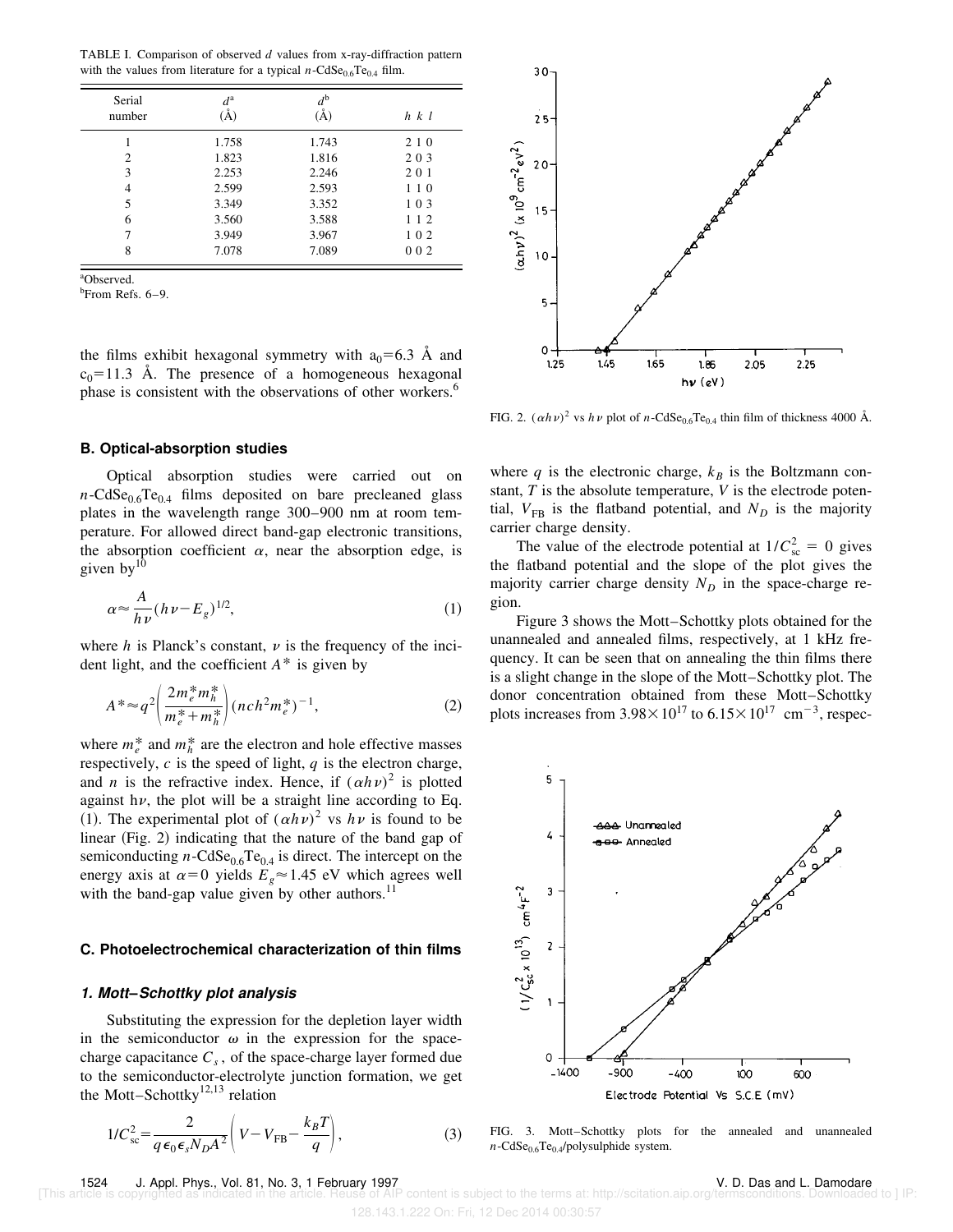

FIG. 4. Scanning electron micrographs of (a) as-grown film, (b) etched film, (c) annealed film, (d) PEC etched film (magnification: 500×20 kV).

tively. This is due to the fact that upon annealing there is an increase in the grain size and, hence, an increase in the minority carrier diffusion length and concurrent decrease in the scattering by the grain boundaries. Figure  $4(a)$  shows the  $(SEM)$  of the as-grown film. Figure 4(b) shows the SEM micrograph of the etched film, Fig.  $4(c)$  shows the SEM micrograph of the annealed and etched film, and Fig.  $4(d)$ shows the SEM micrograph of the annealed and photoelectrochemically etched film. Increase in grain size due to annealing and agglomeration of grains due to etching can be seen in the above figures. Grain size is determined from the intercept method,  $14,15$ 

grain size=
$$
1.5 \times l/(nm)
$$
, (4)

where *m* is the micrograph magnification, *l* is the line length

on the micrograph, *n* is the number of grains crossed by the line, and  $1.5$  is the parameter assuming spherical grains.<sup>15</sup>

The grain size as determined from the intercept method increases from 12 to 2000 Å and the grain density decreases from  $1.38 \times 10^{20}$  to  $2.98 \times 10^{13}$  cm<sup>-3</sup>. In the annealed and photoelectrochemically etched films, the grain size is  $\approx 6000$ Å and the grain density is  $4.42 \times 10^{12}$  cm<sup>-3</sup>.

Annealing promotes fusion of small crystallites (agglomeration), thus reducing the grain-boundary area, which leads to the increase in diffusion length due to the decrease in scattering from the boundaries. Also, annealing removes excess Cd, so that recombination centers such as Cd acceptors are also removed. It should be noted here that the donor concentrations obtained from these plots are the donor concentrations near the film surface in the depletion region only and not the average value of the bulk of the film.

e of AIP content is subject to the terms at: http://scitation.aip.org/termsconditions. Downloaded to ] IP:

128.143.1.222 On: Fri, 12 Dec 2014 00:30:57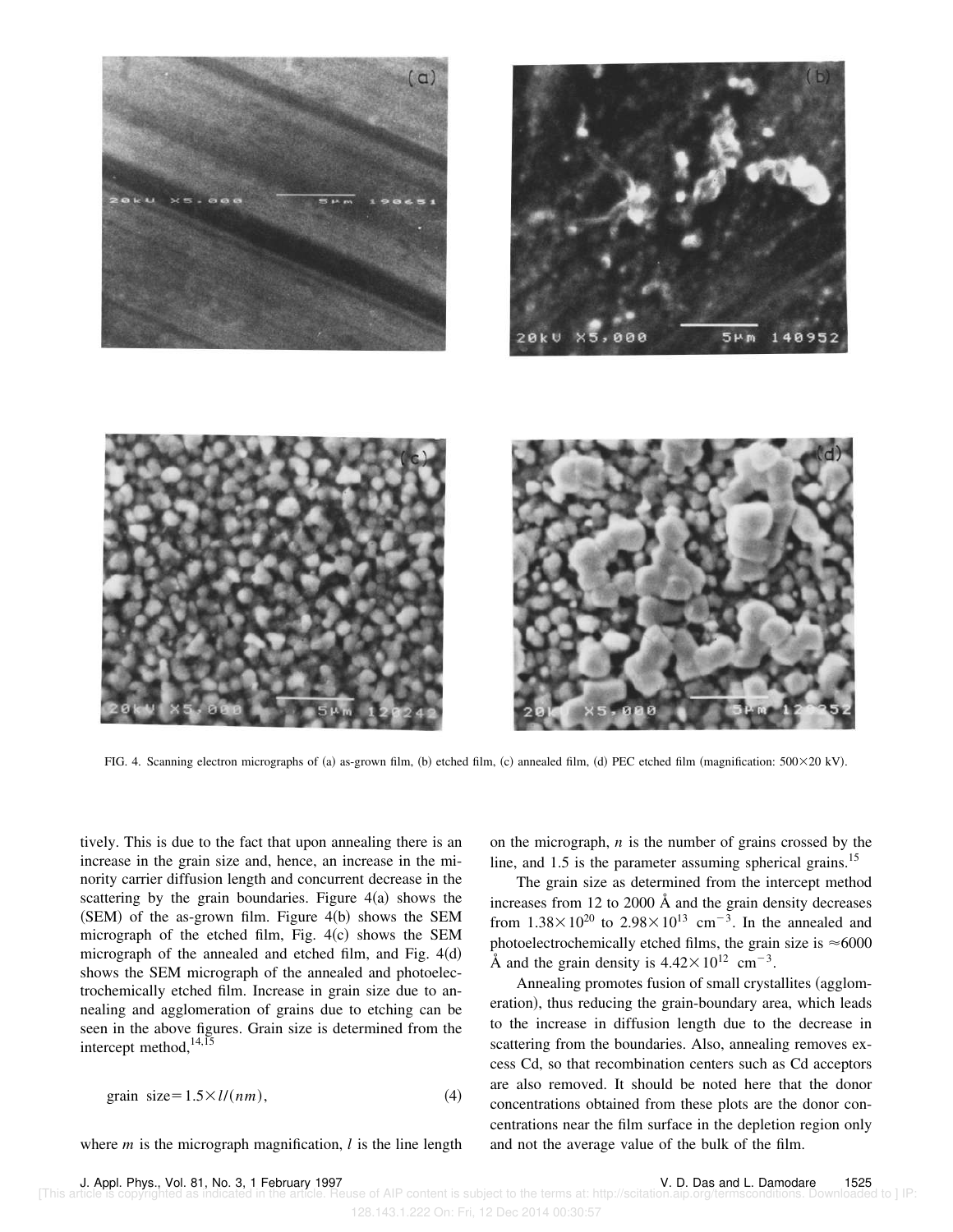![](_page_5_Figure_0.jpeg)

FIG. 5. (a) Mott-Schottky plots for the unannealed film used for  $n\text{-CdSe}_{0.6}\text{Te}_{0.4}$  /polysulphide system at frequencies of 1, 5, 10, 20, and 50 kHz. (b) Mott-Schottky plots for the annealed film used for  $n\text{-CdSe}_{0.6}Te_{0.4}/\text{polysulphide system}$  at frequencies of 1, 5, 10, 20, and 50 kHz.

#### **2. Frequency dispersion of Mott–Schottky plots**

Figure  $5(a)$  shows the Mott–Schottky plots drawn for the as-grown film for the PEC characterization. It is seen that there is a large dispersion in the Mott–Schottky plots. The slope of the plots also increases with frequency in the range 1–50 kHz. It is seen that the plots converge at a single point on the *x* axis, as also observed by the authors<sup>16</sup> and other workers.17–21

Contribution to frequency dispersion can be due to the bulk property of the space-charge layer and occurence of most of the applied voltage over the Helmholtz layer.<sup>18</sup> It can also be due to: $17$ 

(a) a small contribution from the bulk of the electrode, back oxide ohmic contact, and impedance during the measurements;

![](_page_5_Figure_6.jpeg)

FIG. 6. Typical photocurrent density vs applied potential plot of  $n\text{-CdSe}_{0.6}Te_{0.4}/\text{polysulphide PEC solar cell. Bottom curve signifies a feeble}$ cathodic dark current.

- $~$  (b) irregular surface of the film leading to uneven distribution of the modulated input ac signal;
- $~(c)$  small contribution of surface states to capacitance;<sup>18</sup>
- (d) some amount of surface roughness of the semiconducting thin film electrode; and
- (e) non-uniform distribution of donor species in the region close to the surface of the semiconductor.

Figure  $5(b)$  indicates that the annealing of the thin film leads to some change in the plots; however, dispersion persists even though the change in the slope is less than that in the as-grown unannealed films. This can be explained by the fact that the annealed film has large grains and less grainboundary area due to annealing, so that irregularities are removed to some extent leading to the reduction in the surface states at the semiconductor–electrolyte boundary. Also, the response of impurities trapped at the grain boundaries contributes to an increase in the slope and dispersion in the plots.

Annealing enhances the structural rearrangement of the donor atoms in the film and annealing-*cum*-PEC etching of the film leads to the removal of partial contribution of surface states to some extent but the plots do not exhibit remarkable change from those of the annealed films. Annealing of the film leads to the near-uniform distribution of donor concentration in the near proximity of the surface of the film, leading to the decrease in the slope.

## **3. Current–voltage characteristics**

Figure 6 shows the photocurrent density versus applied potential plot for the as-grown thin-film PEC cell. It is seen from the plot that there is a shift of current on illumination toward the positive side, indicating that the current is an anodic current, which indicates that the semiconducting film

128.143.1.222 On: Fri, 12 Dec 2014 00:30:57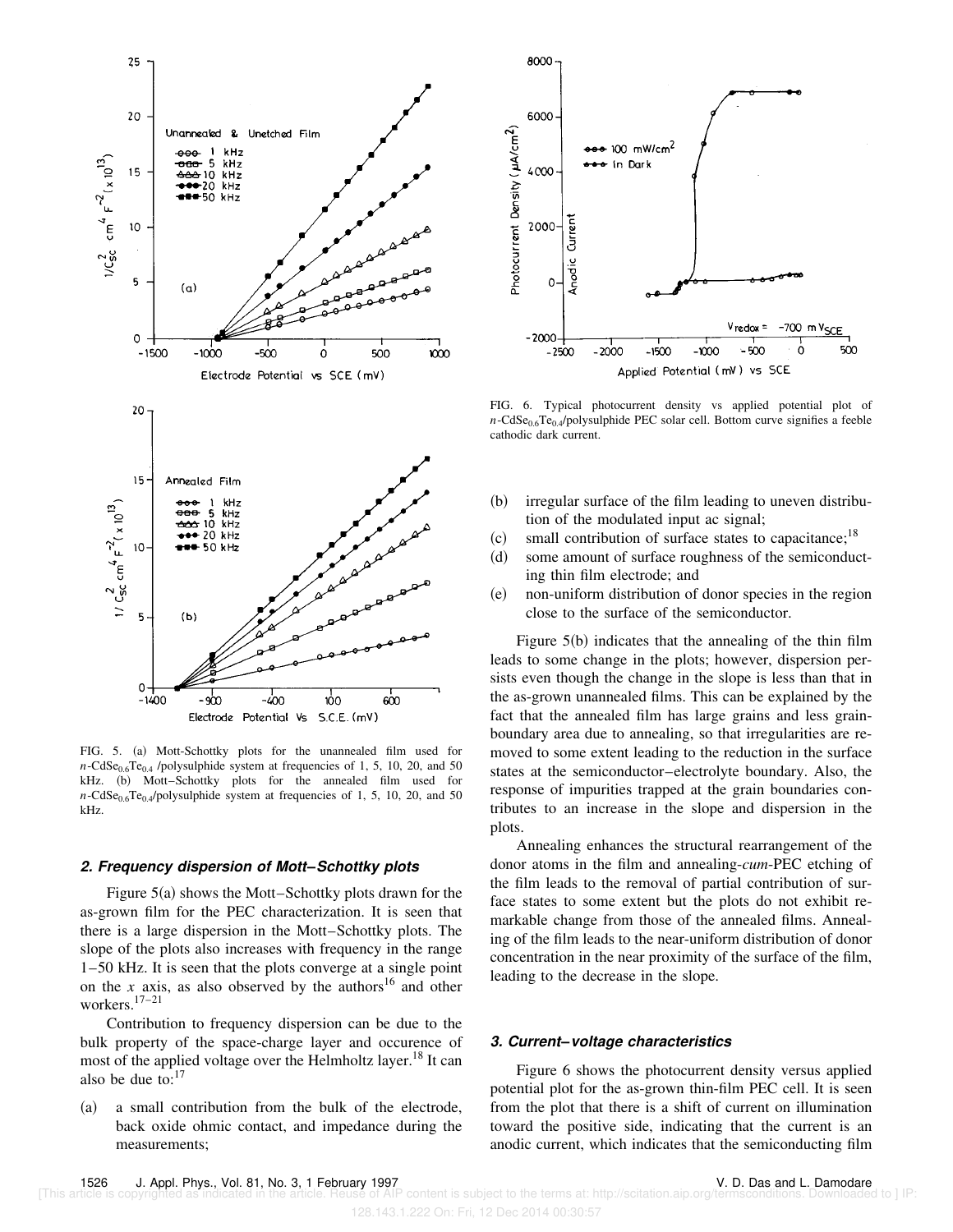![](_page_6_Figure_0.jpeg)

FIG. 7. A plot of  $I_{ph}^2$  vs Electrode potential for a monochromatic wavelength of 580 nm for the as-grown, annealed film and annealed-*cum*-PEC etched film.

is *n* type<sup>22</sup> and the photoelectrode on illumination behaves as a photoanode. The value of the flatband voltage,  $V_{FB}$  (vs  $SCE$ ) can be measured from<sup>23</sup>

- $(i)$  the onset potential of photocurrent of  $J-V$  characteristics under illumination, and
- (ii) the voltage intercept of the Mott–Schottky plot. The onset of photocurrent at a potential gives the value of the flatband voltage  $V_{FB}$  of  $\approx -1200$  mV versus SCE. The reason for this is that at the flatband potential there is no current flow due to the absence of any field across the space-charge layer which can separate the charge carriers. Thus, an externally applied potential slightly more than the flatband voltage can create a field across the space-charge layer that can affect the separation of photogenerated charges leading to the onset of photocurrent in the external circuit. That potential is the flatband voltage, which is quite close to the value measured from the Mott–Schottky plot,  $\approx$  -1205 mV versus SCE.
- (iii) According to Butler,<sup>24</sup> for  $\alpha$  L<sub>p</sub> <1 the relation between the applied potential and the photocurrent for monochromatic incident light is given by

$$
V - V_{\text{FB}} \approx [I_{\text{ph}}/(\alpha A \omega_0 q \phi_0)]^2. \tag{5}
$$

The experimental plot of  $I_{ph}^2$  versus applied potential for a wavelength of  $580$  nm is linear (Fig. 7) with an intercept of  $\approx$  -1220 mV versus SCE (i.e., as the flatband voltage). The expression of  $\omega_0$  is given by<sup>24,25</sup>

$$
\omega_o = [2\epsilon_s \epsilon_o / (qN_D)]^{1/2}.
$$
\n(6)

Equation  $(5)$  can be further simplified using the expression for  $\omega_0$  as<sup>24</sup>

$$
V - V_{\rm FB} \approx [N_D / (2\epsilon_o \epsilon_s q)][I_{\rm ph} / (\alpha A \phi_o)]^2. \tag{7}
$$

![](_page_6_Figure_11.jpeg)

FIG. 8. Plot of power output characteristics for a typical  $n\text{-CdSe}_{0.6}Te_{0.4}$ /polysulphide PEC solar cell.

It is seen that the  $N_D$  values calculated from the above expression decrease from  $1.9 \times 10^{17}$  to  $0.7 \times 10^{17}$  cm<sup>-3</sup> for the annealed, unetched film to PEC etched film; hence the calcualted average values obtained for  $N<sub>D</sub>$  from the plot of  $I_{ph}$ <sup>2</sup> versus applied voltage show a decreasing trend upon surface treatment. The  $N_D$  values determined by the photocurrent data refer to the average donor concentration of the whole bulk film. The values of  $N<sub>D</sub>$  calculated from the Mott– Schottky plots refer to the depletion region near the semiconductor–electrolyte junction. Thus, there is necessarily a change in the values of  $N<sub>D</sub>$  obtained by the two methods and also in the trend.

Typical photocurrent density versus photovoltage characteristics (power output characteristics) of  $n$ -CdSe<sub>0.6</sub>Te<sub>0.4</sub> film /polysulphide under illumination of 100 mW/cm<sup>2</sup> intensity are shown in Fig. 8. The efficiency,  $\eta$  (in %) was calculated from the relation

$$
\eta = \frac{V_{\text{OC}} J_{\text{SC}} \text{FF100}}{P},\tag{8}
$$

where  $P$  is the input light intensity. The Fill factor  $(FF)$  was calculated from the relation

$$
FF = \frac{V_m J_m}{V_{OC} J_{SC}}.\tag{9}
$$

Series resistance  $R_s$  and shunt resistance  $R_{sh}$  were evaluated from the slopes of the power output characteristics using the relations  $(Coutts^{26})$ 

$$
\left(\frac{dI}{dV}\right)_{I=0} \approx \frac{1}{R_s},\tag{10}
$$

$$
\left(\frac{dI}{dV}\right)_{V=0} \approx \frac{1}{R_{\rm sh}}.\tag{11}
$$

Important parameters that are obtained from the power output plots are tabulated in Table II.

J. Appl. Phys., Vol. 81, No. 3, 1 February 1997 V. D. Das and L. Damodare 1527

of AIP content is subject to the terms at: http://scitation.aip.org/termsconditions. Downloaded to [IP:

<sup>128.143.1.222</sup> On: Fri, 12 Dec 2014 00:30:57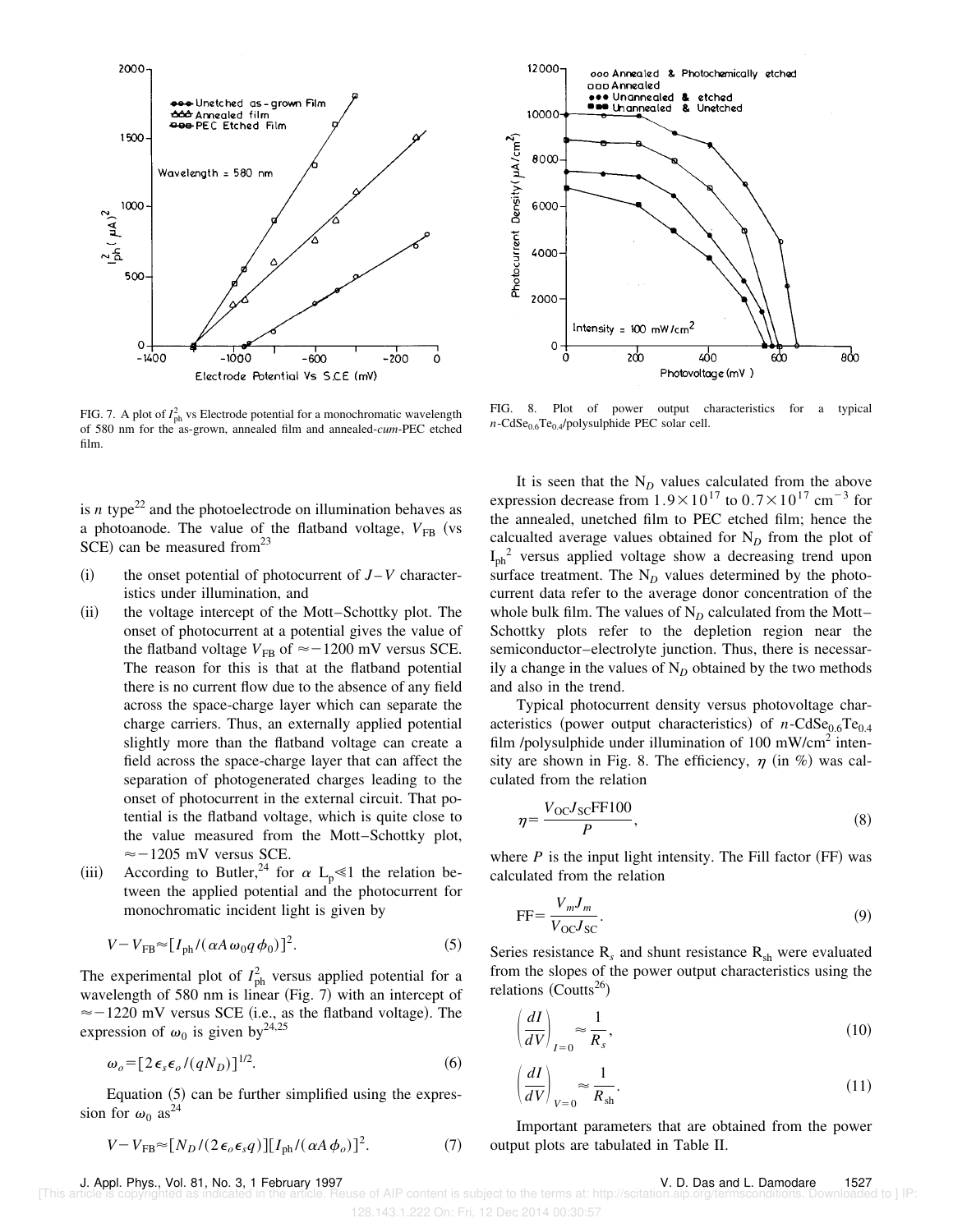TABLE II. Important parameters obtained from power output plots.

| S1<br>no.      | Condition of<br>the thin film | $J_{SC}$<br>$(\mu A/cm^2)$ | $V_{OC}$<br>(mV) | FF<br>$(\%)$ | η<br>$(\%)$ | $R_{s}$<br>$(\Omega)$ | $R_{\rm sh}$<br>$(\Omega)$ |
|----------------|-------------------------------|----------------------------|------------------|--------------|-------------|-----------------------|----------------------------|
| 1              | unnealed,<br>unetched         | 6800                       | 560              | 40           | 1.53        | 100                   | 250                        |
| $\overline{2}$ | unannealed,<br>etched         | 7500                       | 580              | 44           | 1.93        | 18.2                  | 1000                       |
| 3              | annealed<br>unetched          | 8900                       | 600              | 50           | 2.72        | 18.1                  | 2000                       |
| 4              | annealed,<br>PEC etched       | 10 000                     | 650              | 59           | 3.83        | 18                    | 1804                       |

It can be seen from Table II that the shunt resistance also changes favorably on surface treatment. The etched film shows an improvement from 250 to 1000  $\Omega$ . The unetched but annealed film shows an increase of from 250 to 2000  $\Omega$ , however, on photoelectrochemically etching the annealed film a change of shunt resistance from 250 to 1804  $\Omega$  could be achieved.

Shunt resistance  $R_{sh}$  in the case of the thin-film polycrystalline solar cell mainly arises due to the columnar grains with lengths close to the thickness of the thin film itself. For thin films with low packing density of grains, there is a likelihood of easy leakage paths through the grain boundaries. The process of annealing increases the packing density and strong adhesion to the substrate. Etching and photoelectrochemical etching processes contribute to the increase in the junction area so that an increase in the shunt resistance is observed. For an ideal solar cell, shunt resistance should be infinite.

It is also seen that the series resistance  $R<sub>s</sub>$  also changes to favorably better values on surface treatment. From Table I it is seen that the series resistance  $R_s$  decreases appreciably for an unannealed film from 100 to 18.1  $\Omega$  (on annealing) and on etching the film it decreases from 100 to 18  $\Omega$ . There is no drastic change in the reduction of series resistance *R<sup>s</sup>* on further photoelectrochemical etching as most of the contribution to the series resistance comes from the contacts to the thin film and the external circuit. The larger the contact area, the smaller will be the series resistance.

It is seen from Table I that on chemical etching the open circuit voltage and the short-circuit current density increase. Etching also removes the few oxide layers which are present *ab initio* during the film formation. It also removes the surface states and dislocations, thus leading to an improvement in the efficiency and stability<sup>27</sup> of the thin film electrode in the polysulphide electrolyte.

The main effect of photoelectrochemical etching is the formation of etch pits which increases the area of the junction by nearly 50%. This increase in the area reduces the reflectivity of the surface by nearly 10% so that the interaction of holes with the electrolyte is considerably improved. Photoelectrochemical etching also increases the surface roughness of the electrode and has the effect of reducing the effective surface concentration of holes per unit area of the junction. Thus, only a limited number of (sufficiently ad-

![](_page_7_Figure_7.jpeg)

FIG. 9. A plot of  $J_{\rm sc}$  as function of photon energy for *n*-CdSe<sub>0.6</sub>Te<sub>0.4</sub>/polysulphide PEC solar cell under various conditions.

equate) holes is available to interact with the sulphide species, thus nullifying the problem of photocorrosion if the holes had been present in excess.

#### **4. Spectral response studies**

Spectral response studies were conducted for an  $n\text{-CdSe}_{0.6}Te_{0.4}$  thin film/polysulphide PEC system by plotting the short-circuit photocurrent density  $(J_{\rm SC})$  as a function of photon energy  $(eV)$ . It is seen from Fig. 9 that at the onset of photon energy at the edge of the band gap there is a sharp rise in the photocurrent density for the annealed and PEC etched film, attaining a maximum. The fall in the shortcircuit current density at the higher side of the photon energy is due to the fact that the polysulphide electrolyte exhibits strong absorption of light.<sup>28</sup>

Quantum efficiency is defined by the equation<sup>29</sup>

$$
Q_F = \frac{\text{no. of photoelectrons generated/area}}{\text{no. of incident photons/area}},
$$
 (12)

and is calculated from the equation:

$$
Q_F = \frac{J_{\rm SC}(\text{A/cm}^2)h\nu(\text{eV})}{q \text{ intensity of light (W/cm}^2)}.
$$
 (13)

As per Butler,  $24$ 

$$
Q_F = 1 - \frac{\exp(-\alpha \omega)}{1 + \alpha L_p},\tag{14}
$$

where  $L_p$  is the diffusion length of holes,  $\omega$  is the depletion width, and  $\alpha$  is the absorption coefficient. A plot of quantum efficiency as a function of photon energy  $(eV)$  in Fig. 10 indicates that the PEC etched photoelectrodes yield a maximum yield of about 82% which is also confirmed from the power output characteristics. The as-grown, unannealed, and unetched film gives a low yield of 38% due to lack of texture and small grains as evidenced from the SEM photomicrographs. However, the etched and annealed film gives a better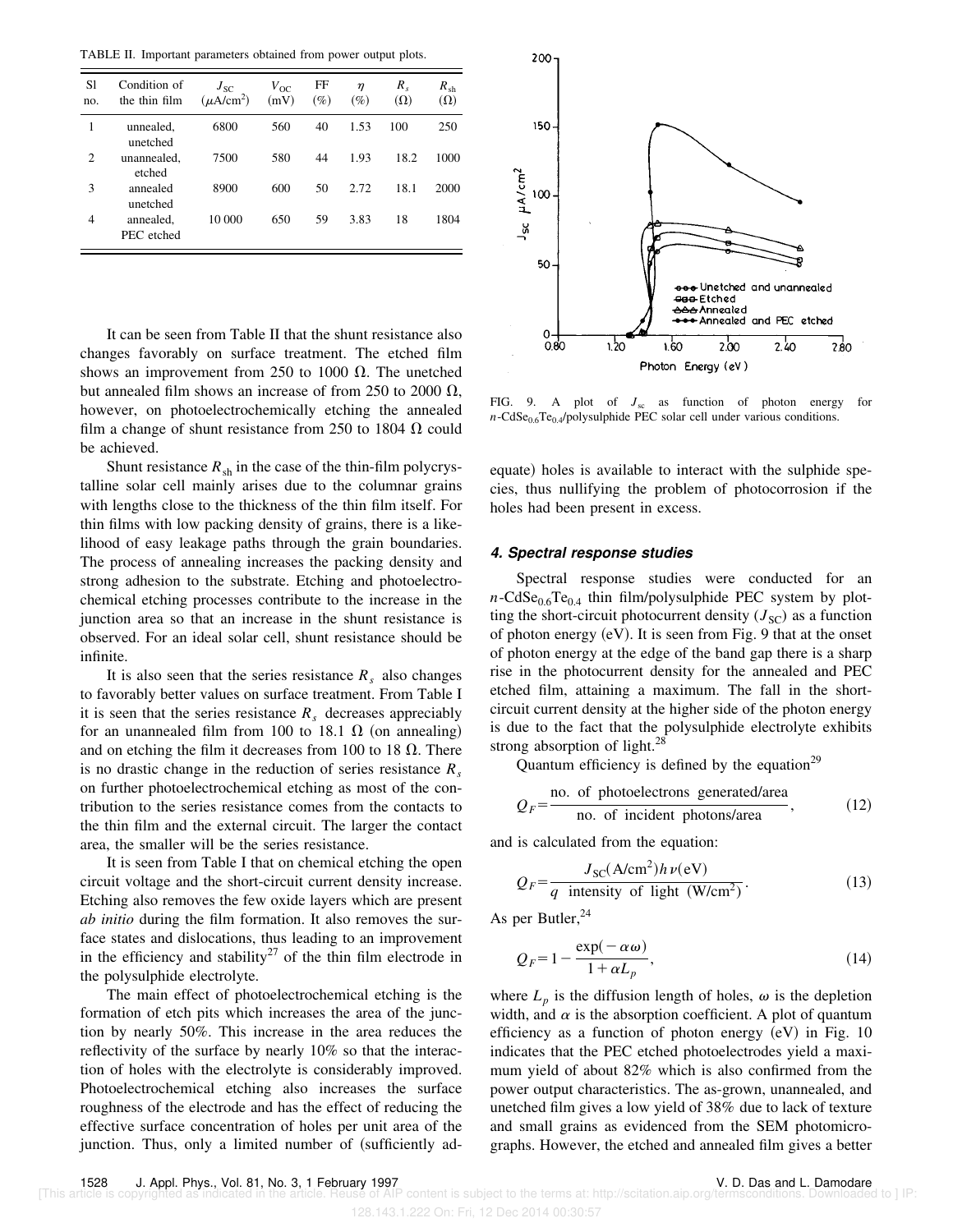![](_page_8_Figure_0.jpeg)

FIG. 10. A plot of quantum efficiency as function of photon energy for  $n\text{-CdSe}_{0.6}Te_{0.4}$ /polysulphide PEC solar cell.

yield of about 50% due to an increase in texture and grain size and a decrease in grain density leading to lesser scattering.

In the vicinity of the absorption edge, such that  $\alpha L_p \leq 1$  and  $\alpha \omega \leq 1$  expanding Eq. (13) and neglecting the higher powers of the series expansion of  $exp(-\alpha\omega)$ , we get

$$
Q_F \approx \alpha(\omega + L_p). \tag{15}
$$

Substituting the expression for  $\alpha$  from Eq. (1) in Eq. (14) we get

$$
Q_F \approx \frac{A^*}{h\nu} (h\nu - E_g)^{1/2} (\omega + Lp).
$$
 (16)

Therefore,

$$
(Q_F h \nu)^2 \approx A^{*2} (h \nu - Eg)(\omega + L_p)^2. \tag{17}
$$

The experimental plot of  $(Q_F h \nu)^2$  vs  $h \nu$  is linear, as shown in Fig. 11 as expected from the above equation. The intercept on the energy axis gives the band gap energy, <sup>27</sup>  $E_g \approx 1.45$ eV. This value is quite close to the value obtained from the optical absorption measurements using Eq.  $(1)$ .

A plot of quantum efficiency vs applied potential in Fig. 12 indicates that the quantum efficiency  $Q_F$  remains fairly constant for potentials more positive than  $-500$  mV versus SCE indicating that Gärtner's model can be applied in this range.<sup>30</sup>

It has been shown by several authors $31,32$  that Gärtner's model of metal–semiconductor provides a successful description of semiconductor-electrolyte junction.

As per Kennedy,  $31$  the photocurrent is given by

$$
I_{ph} = -q \phi_0 [1 - (e^{-\alpha \omega})] / (1 + \alpha L_p),
$$
\n(18)

where  $\omega$ , is the depletion width in the semiconductor. As per Gärtner<sup>32</sup> the quantum efficiency  $Q_F$  the minority carrier hole diffusion length  $L_p$ , and the depletion width  $\omega$  are related by

![](_page_8_Figure_15.jpeg)

FIG. 11. A plot of  $(Q_F h \nu)^2$  as a function of photon energy for  $n\text{-CdSe}_{0.6}Te_{0.4}$ /polysulphide PEC solar cell.

$$
\ln(1 - Q_F) = -\alpha \omega_0 (V - V_{FB})^{1/2} - \ln(1 + \alpha L_p). \tag{19}
$$

Hence, a plot of  $ln(1-Q_F)$  vs  $(V-V_{FB})^{1/2}$  should be linear. The experimental plot of  $ln(1-Q_F)$  vs  $(V-V_{FB})^{1/2}$ drawn in our case is linear  $(Fig. 13)$  as is expected. The slope of the plot gives the donor concentration and the intercept on the vertical axis gives the minority carrier diffusion length. It is seen that the donor concentration decreases with annealing and etching treatments from  $6.24 \times 10^{16}$  to  $1.27 \times 10^{16}$  cm<sup>-3</sup>. The corresponding minority carrier diffusion length increases from  $2.97 \times 10^{-6}$  to  $4.73 \times 10^{-6}$  cm. This is clearly reflected in the power output characteristics and the  $I_{ph}^2$  versus applied potential plot (Fig. 7).

![](_page_8_Figure_19.jpeg)

FIG. 12. A plot of quantum efficiency as function of applied potential for different surface treatments of *n*-CdSe<sub>0.6</sub>Te<sub>0.4</sub>/polysulphide PEC solar cell.